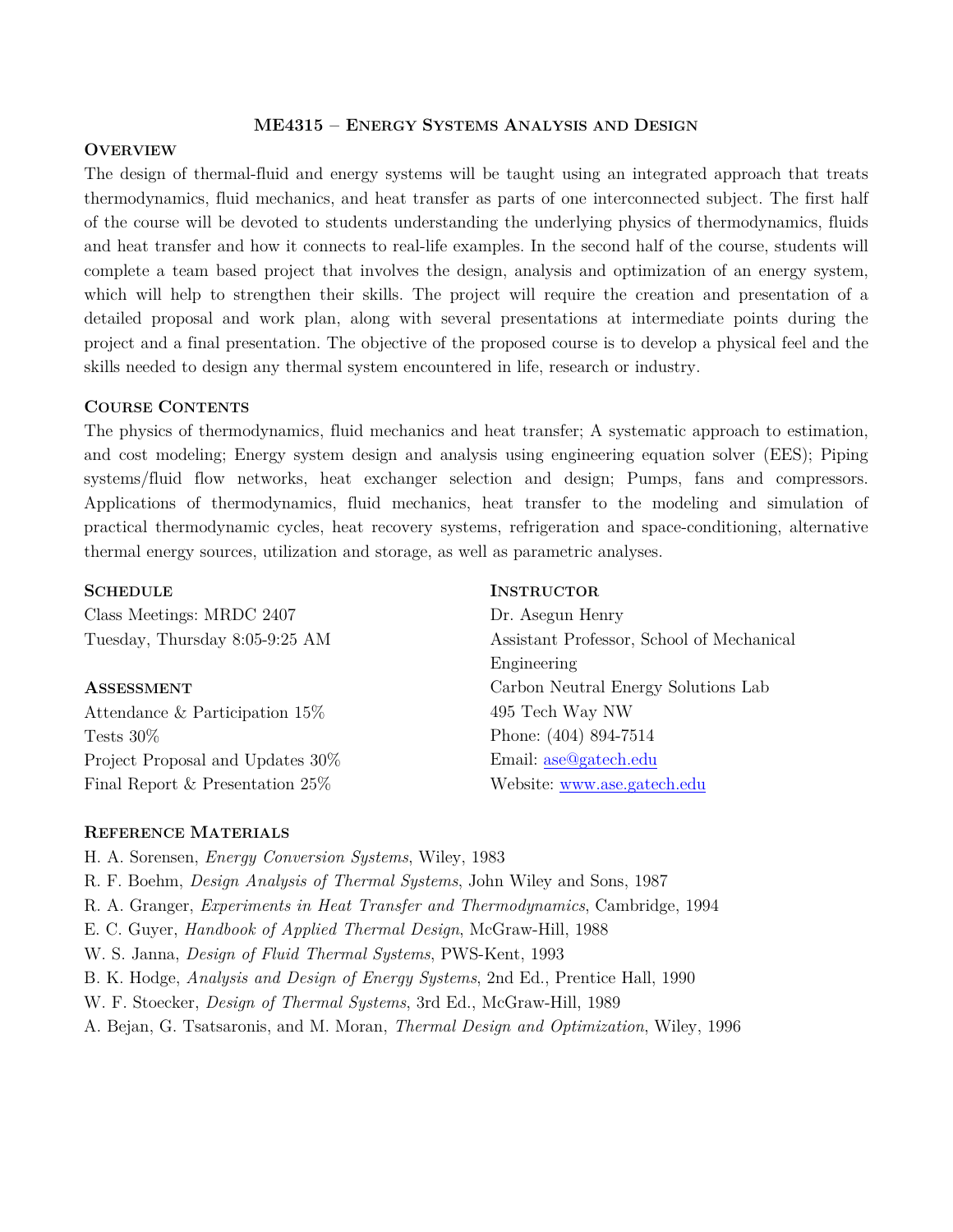# **DESIGN PROJECT ORGANIZATION**

**OVERVIEW –** The topics covered in lectures and the knowledge/guidance students gain through in class discussions of each project's progress, will be applied to their own respective semester-long project involving the detailed design of a complete thermal system. The objective is to translate a problem statement into design tasks and execute them, while demonstrating technical proposal, presentation and report writing skills, much like you would in R&D or industry. The project topics are listed in Table 1 and the projects will be conducted in groups of 4-6 students. Students will submit project preferences and will be assigned to a group after which they will develop a 3-5 page project proposal document with a detailed work plan. The proposal will be presented in class and based on the feedback provided, the proposal must be revised and approved before the work plan is executed. The team will present 10-15 min progress reports for each project 3-4 times throughout the semester, followed by in depth discussion during class. The project will culminate in the submission of a final report and a 15 min in class presentation and all students are required to attend the presentations of all project groups.

**PROJECT PROPOSAL** – The proposal must include the objective of the project, the approach and tasks to be performed to achieve the objective (i.e., a step-by-step approach to calculating the design requirements, the design of components, the integration of components into systems, and optimization of the systems), and a schedule for these tasks. Each student in the team must have a well-defined leadership position for some aspect of the project, which should be clearly articulated in the proposal. This will be reviewed and modifications will be suggested by the instructor based on the scope and approach proposed by the students. Once the proposal is approved with modifications from the instructor, the students will execute the work plan.

**UPDATE PRESENTATIONS –** Teams will present a progress report in class followed by discussion involving the entire class on a weekly basis (approximately). The discussions will be used to guide all other teams through the various challenges they may encounter with their respective projects. Each update presentation should last 10 min and should contain the following content: (1) A brief review of the project, the design and work plan [1-2 min], (2) A review of progress to date, emphasizing current results, challenges encountered and unanswered questions [7 min], (3) A discussion of future work and anticipated challenges [1-2 min]. Students should also provide hypotheses and estimates for the expected behavior or performance of certain aspects of the system based on their intuition/reasoning. Model results should then be compared to these predictions facilitating discussions that will help the entire class refine its intuition.

**FINAL REPORT AND PRESENTATION –** At the end of the project, a comprehensive design report must be submitted. The final report should be done in a professional manner, with references, appendices, table of contents, etc. Please note that the numerical solution to the problem is the beginning, rather than the end of the assignment. Extensive discussion on identified bottlenecks, the effects of changes in the design constraints and component geometry on performance must be demonstrated through parametric analyses. Extensive and explicit discussion should also be devoted to why the chosen design is optimal for meeting the objectives. The final presentation should consist of a concise summary of the project, results, what